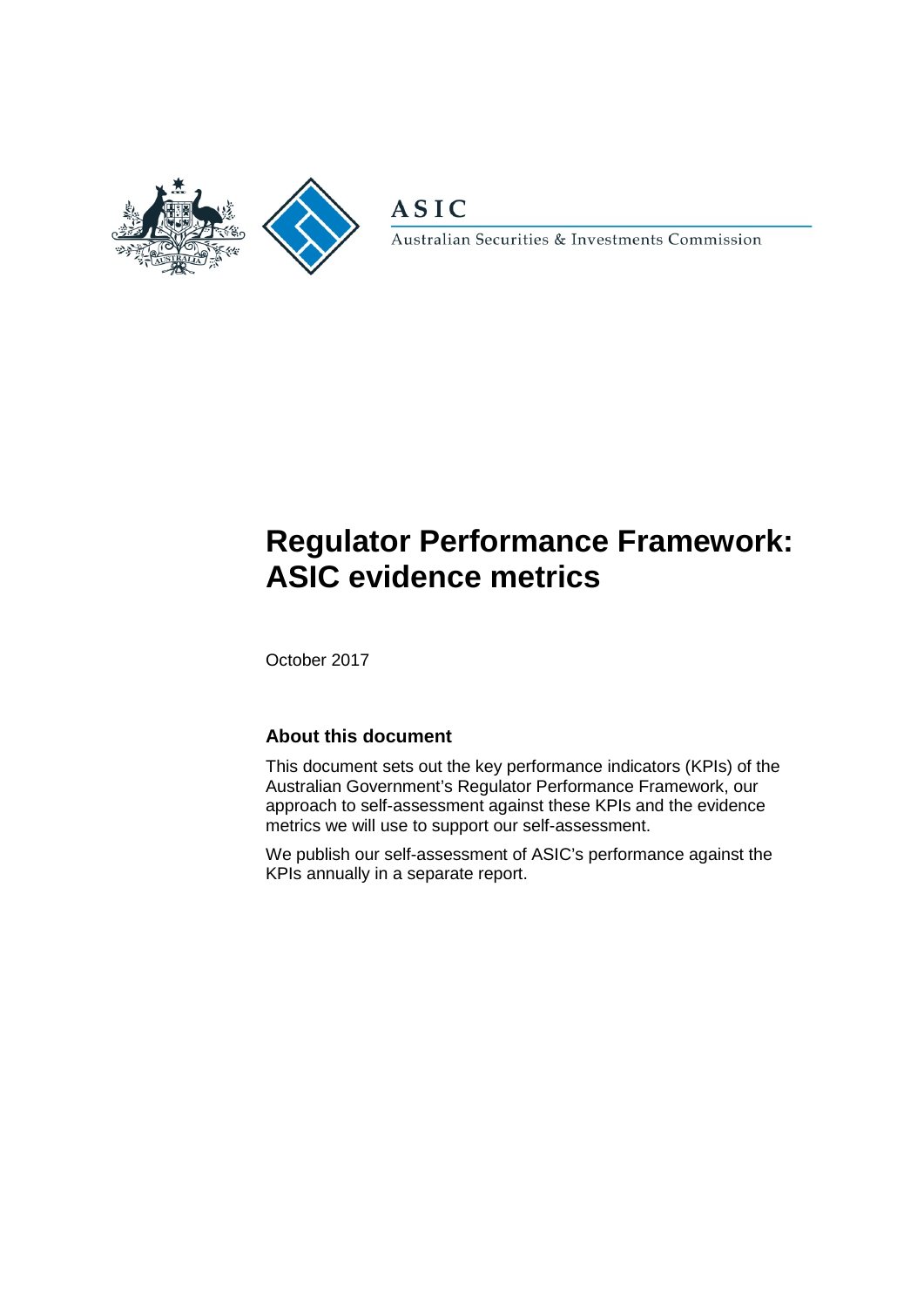# **Contents**

| KPI 1: Regulators do not unnecessarily impede the efficient operation of regulated     |  |
|----------------------------------------------------------------------------------------|--|
| KPI 6: Regulators actively contribute to continuous improvement of regulatory          |  |
|                                                                                        |  |
|                                                                                        |  |
|                                                                                        |  |
| KPI 2: Communication with regulated entities is clear, targeted and effective 6        |  |
| KPI 5: Regulators are open and transparent in their dealings with regulated entities6  |  |
|                                                                                        |  |
|                                                                                        |  |
|                                                                                        |  |
| KPI 3: Actions undertaken by regulators are proportionate to the regulatory risk being |  |
| KPI 4: Compliance and monitoring approaches are streamlined and coordinated  8         |  |
|                                                                                        |  |
|                                                                                        |  |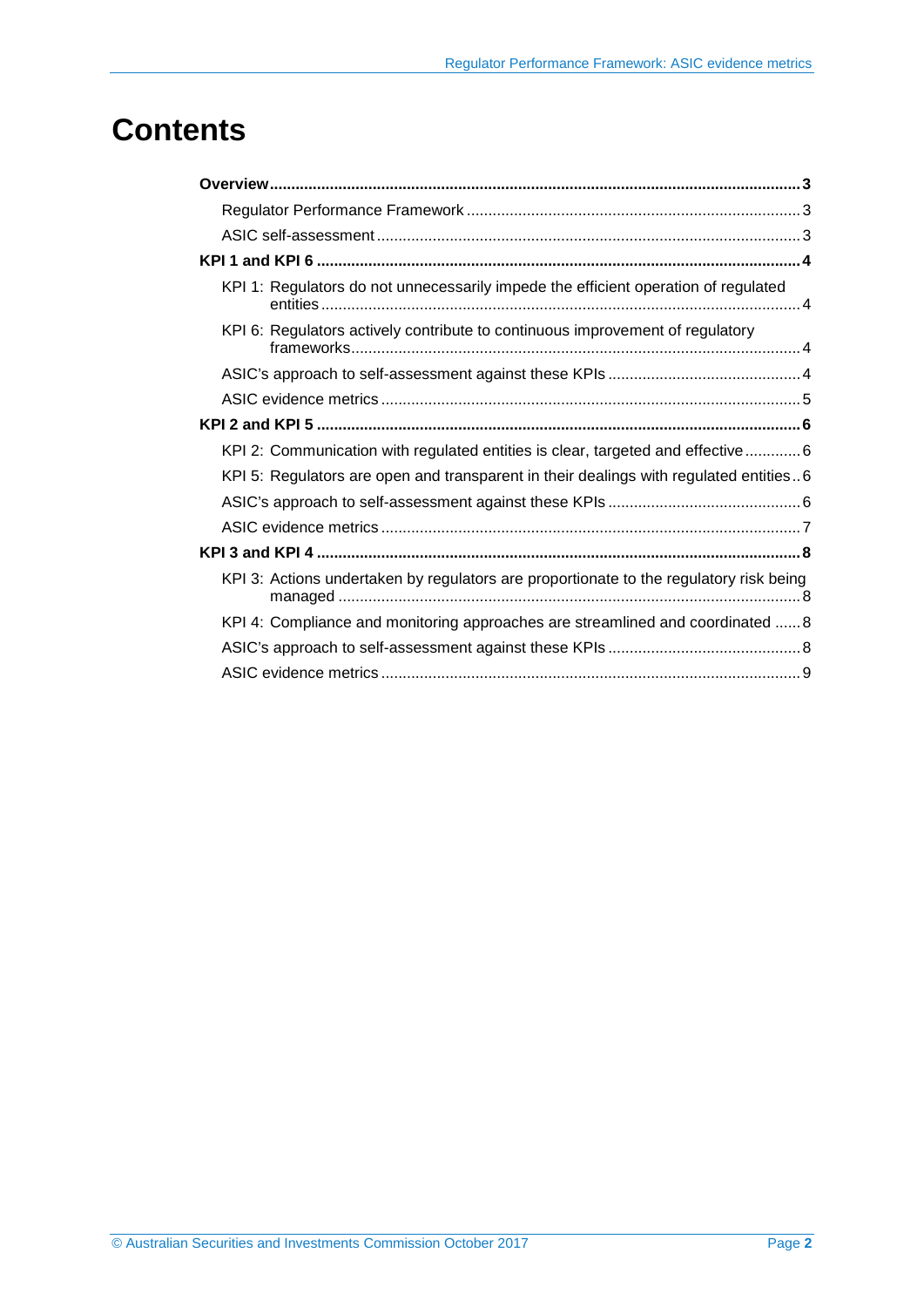## <span id="page-2-0"></span>**Overview**

## <span id="page-2-1"></span>**Regulator Performance Framework**

The Government introduced the Regulator Performance Framework (Framework) to provide common performance measures to assess how Australian Government regulators operate. The Framework is designed to assess the extent to which regulators minimise the regulatory burden in the course of fulfilling their activities. It should be seen as one component of the broader performance of regulators.

There are six mandated common outcomes-based key performance indicators (KPIs) that cover reducing regulatory burden, communication, risk-based and proportionate approaches to regulation, efficient and coordinated monitoring, transparency, and continuous improvement of regulatory frameworks:

- KPI 1: Regulators do not unnecessarily impede the efficient operation of regulated entities
- KPI 2: Communication with regulated entities is clear, targeted and effective
- KPI 3: Actions undertaken by regulators are proportionate to the regulatory risk being managed
- KPI 4: Compliance and monitoring approaches are streamlined and coordinated
- KPI 5: Regulators are open and transparent in their dealings with regulated entities
- KPI 6: Regulators actively contribute to continuous improvement of regulatory frameworks

### <span id="page-2-2"></span>**ASIC self-assessment**

The Framework provides measures that set out what good regulatory performance looks like for each KPI. We have developed evidence metrics to assess our performance against each KPI in consultation with stakeholders.

This document sets out each KPI and its associated Framework measures of good regulatory performance, our approach to self-assessment against these KPIs and the evidence metrics we will use to support our self-assessment.

We report our self-assessment against the Framework annually. These [self-assessment reports](http://asic.gov.au/about-asic/what-we-do/how-we-operate/performance-and-review/regulator-performance-framework/) can be downloaded from our website

#### **Update to ASIC evidence metrics**

Following the publication of our first self-assessment against the Framework in 2015–16, we identified some ways we could improve our metrics. It had become apparent that some of our metrics had become outdated as business processes changed over time.

In June 2017, we undertook a targeted consultation with industry stakeholders in which we proposed some minor changes to our evidence metrics that would enable us to produce a more succinct, relevant and accessible self-assessment.

These changes include:

- (a) grouping related KPIs together, to tell a coherent performance story on discrete topics;
- (b) rationalising the evidence metrics so that each metric is only listed once and is placed under the most relevant KPI; and
- (c) amending some metrics that were previously excessively specific, to ensure they remain relevant as ASIC's processes change over time.

The outcomes of our consultation on these amended evidence metrics are contained in [Report 548](http://www.asic.gov.au/regulatory-resources/find-a-document/reports/rep-548-response-to-submissions-on-amendments-to-asics-regulator-performance-framework-evidence-metrics/) *Response to submissions on amendments to ASIC's Regulator Performance Framework evidence metrics* (REP 548).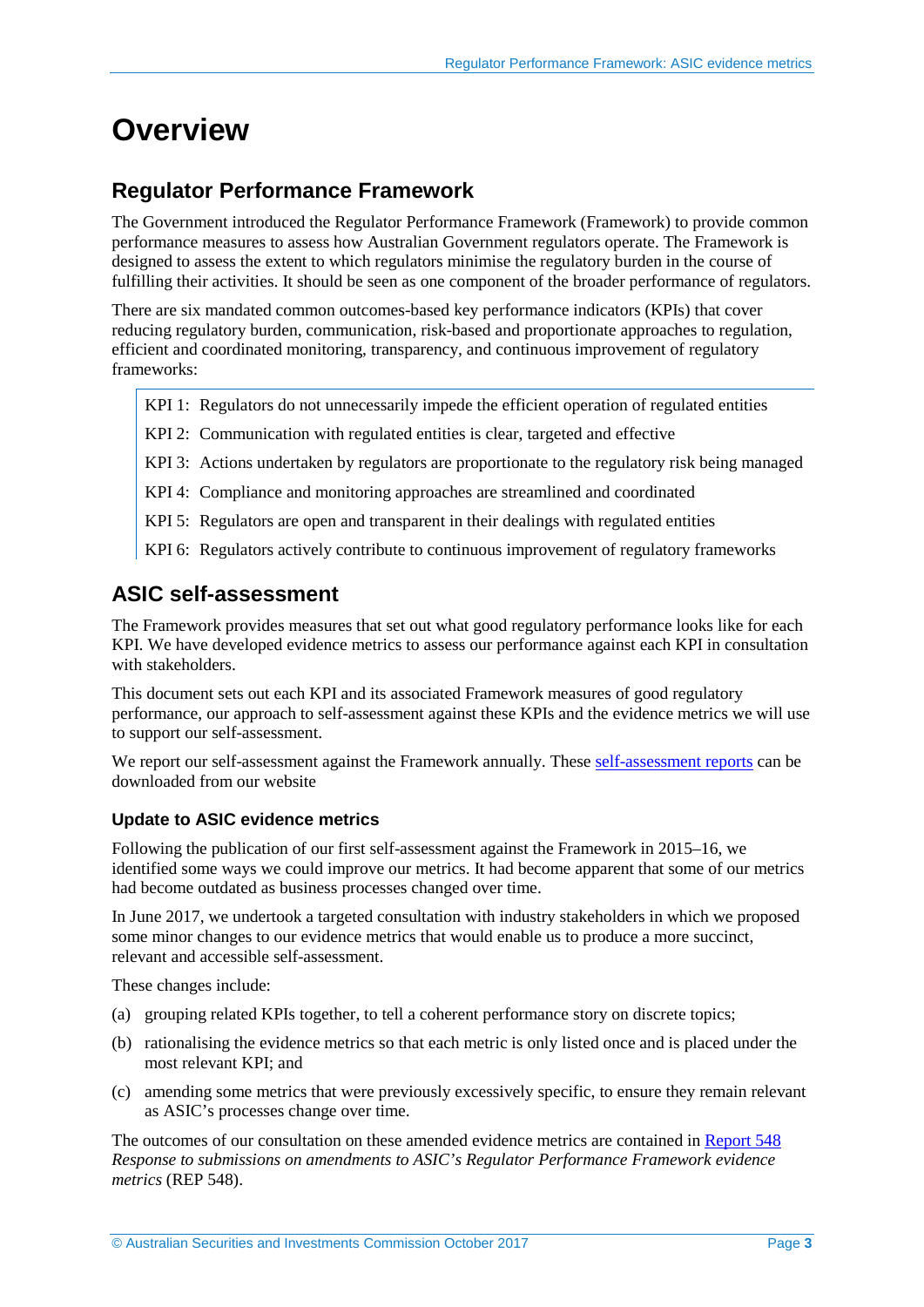## <span id="page-3-1"></span><span id="page-3-0"></span>**KPI 1 and KPI 6**

## **KPI 1: Regulators do not unnecessarily impede the efficient operation of regulated entities**

Regulators demonstrate an understanding of the operating environment of the industry or organisation, or the circumstances of individuals, and the current and emerging issues that affect the sector.

Regulators take actions to minimise the potential for unintended negative impacts of regulatory activities on regulated entities or affected supplier industries and supply chains.

Regulators implement continuous improvement strategies to reduce the costs of compliance for those they regulate.

## <span id="page-3-2"></span>**KPI 6: Regulators actively contribute to continuous improvement of regulatory frameworks**

Regulators establish cooperative and collaborative relationships with stakeholders to promote trust and improve the efficiency and effectiveness of the regulatory framework.

Regulators engage stakeholders in the development of options to reduce compliance costs. This could include industry self-regulation, changes to the overarching regulatory framework, or other strategies to streamline monitoring and compliance approaches.

Regulators regularly share feedback from stakeholders and performance information (including from inspections) with policy departments to improve the operation of the regulatory framework and administrative processes.

### <span id="page-3-3"></span>**ASIC's approach to self-assessment against these KPIs**

We consider that KPIs 1 and 6 are complementary. KPI 1 relates to how we administer the regulatory framework to minimise any unnecessary regulatory burden. KPI 6 relates to how we contribute to the process of improving the regulatory framework itself, such as by providing policy advice to government. Both of these KPIs contribute to ensuring that our stakeholders are subject to efficient and appropriate regulation that minimises regulatory costs.

We assess our performance against these KPIs based on how we:

- (a) demonstrate an understanding of the markets in which our regulated population operate, and best practice regulatory approaches in those markets;
- (b) promote public discussion of market and regulatory developments by engaging with stakeholders through regular meetings, external committees and panels, and hosting the ASIC Annual Forum;
- (c) make it easier for regulated entities to do business, including by:
	- (i) implementing measures to reduce red tape and the compliance burden on business (including for innovative business models); and
	- (ii) effectively and efficiently considering applications by regulated entities for relief from the law; and
- (d) contribute to continuous improvement of regulatory frameworks by providing advice to government, and identifying where reform to existing regulatory frameworks may be required.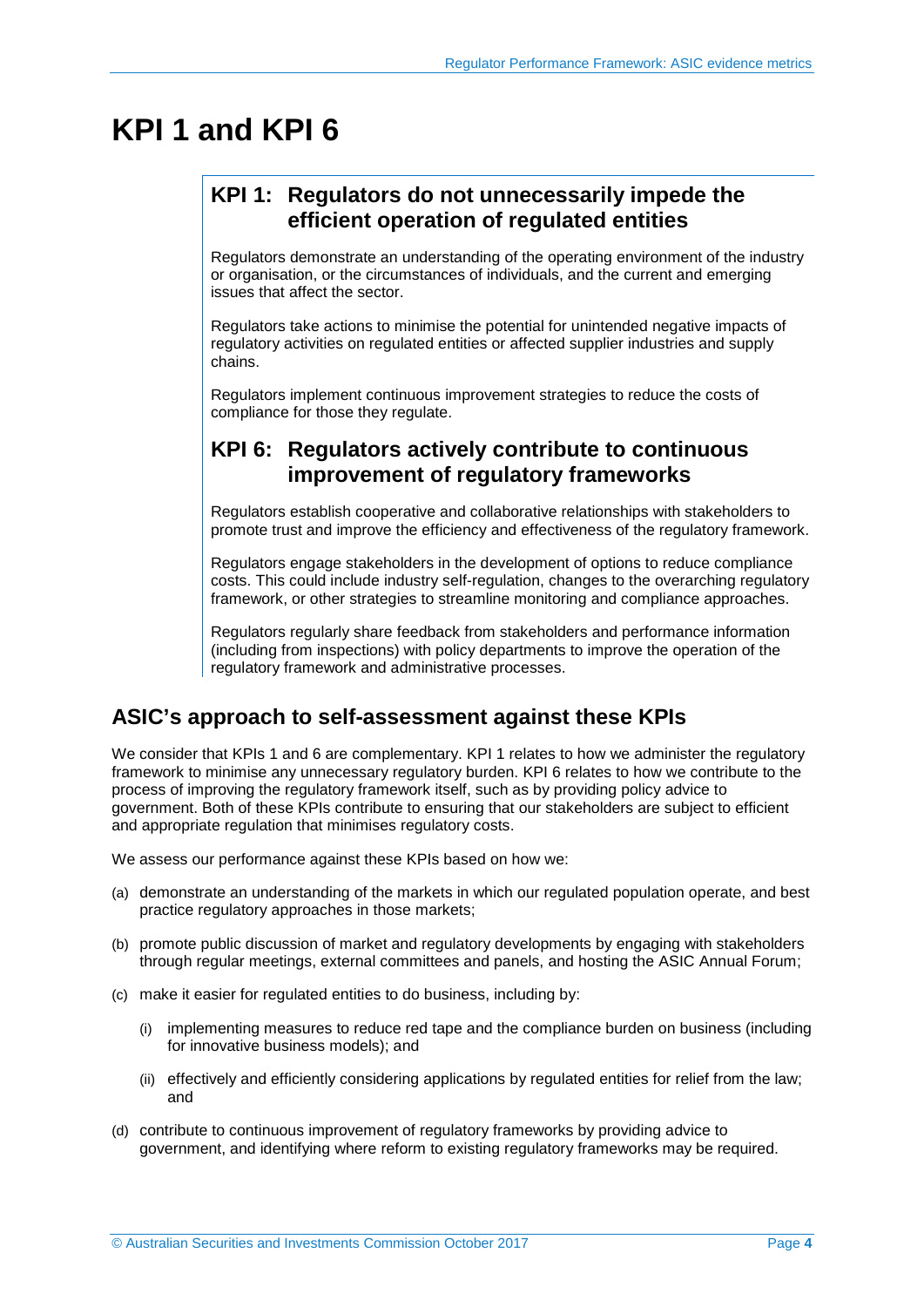## <span id="page-4-0"></span>**ASIC evidence metrics**

#### **1.1 Understanding the market**

- 1.1.1 ASIC publishes an environmental scan and risk outlook as part of its corporate plan.
- 1.1.2 ASIC seeks regular feedback from stakeholders to measure perceptions of trust and confidence and market integrity.
- 1.1.3 ASIC holds regular meetings with key stakeholders—including industry, professional body representatives, consumer advocates and small business—through internal contact points.
- 1.1.4 Stakeholder panels meet regularly.
- 1.1.5 ASIC holds an Annual Forum.

#### **1.2 Making it easier for business**

- 1.2.1 ASIC complies with Office of Best Practice Regulation requirements, including preparing cost–benefit analyses in Regulation Impact Statements for significant regulatory changes.
- 1.2.2 New or revised guidance provides for reasonable transition periods where possible.
- 1.2.3 ASIC regularly publishes a report summarising examples of situations where it has exercised, or refused to exercise, exemption and modification powers in response to applications for relief from the law.
- 1.2.4 ASIC publishes service standards for making decisions about applications for relief and reports annually on its performance.

#### **1.3 Continuous improvement of regulatory frameworks**

- 1.3.1 Where appropriate, ASIC identifies and proposes opportunities to improve the regulatory framework, including as a result of post-implementation reviews.
- 1.3.2 ASIC attends relevant international meetings and participates in relevant committees to promote better coordination of regulatory activities internationally, participate in standard setting, and to learn from peer experiences and share best practice.
- 1.3.3 ASIC publicly reports peer review results against relevant international practices and standards when peer review is undertaken.
- 1.3.4 ASIC provides advice to the Minister and Treasury concerning possible improvements to the regulatory framework that it identifies in performing its functions.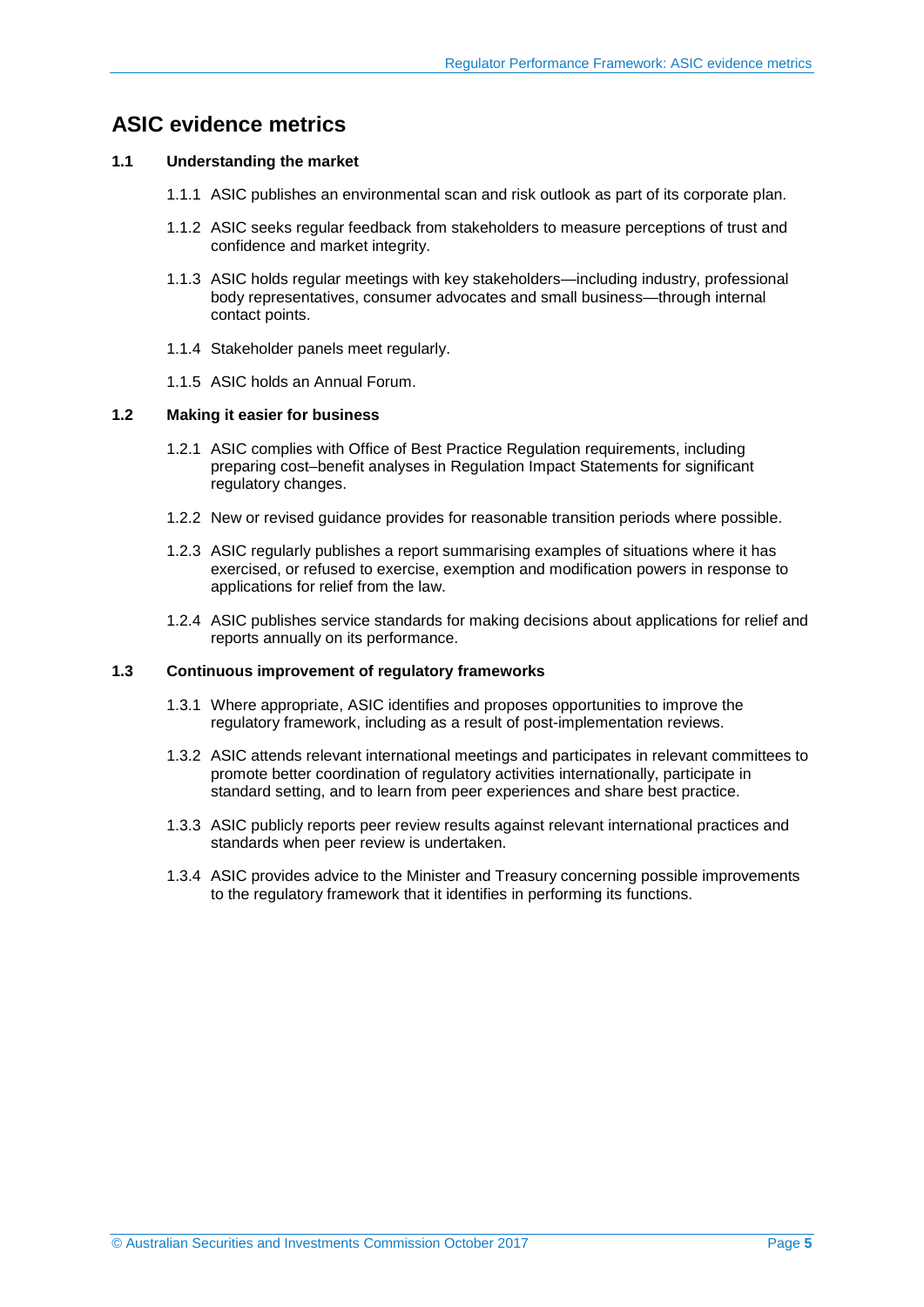## <span id="page-5-1"></span><span id="page-5-0"></span>**KPI 2 and KPI 5**

### **KPI 2: Communication with regulated entities is clear, targeted and effective**

Regulators provide guidance and information that is up to date, clear, accessible and concise through media appropriate to the target audience.

Regulators consider the impact on regulated entities and engage with industry groups and representatives of the affected stakeholders before changing policies, practices or service standards.

Regulators' decisions and advice are provided in a timely manner, clearly articulating expectations and the underlying reasons for decisions.

<span id="page-5-2"></span>Regulators' advice is consistent and supports predictable outcomes.

### **KPI 5: Regulators are open and transparent in their dealings with regulated entities**

Regulators' risk-based frameworks are publicly available in a format which is clear, understandable and accessible.

Regulators are open and responsive to requests from regulated entities regarding the operation of the regulatory framework, and approaches implemented by regulators.

Regulators' performance measurement results are published in a timely manner to ensure accountability to the public.

## <span id="page-5-3"></span>**ASIC's approach to self-assessment against these KPIs**

We consider that KPIs 2 and 5 primarily concern how effectively we communicate our expectations around the behaviour of our regulated population. We assess our performance against these KPIs based on how we:

- (a) manage interactions with regulated entities in an efficient manner;
- (b) communicate with stakeholders on issues that affect our regulated population, such as our assessment of the key risks and long-term challenges facing our regulated population, through:
	- (i) our corporate plan;
	- (ii) guidance we provide about our regulatory expectations;
	- (iii) our approach to enforcement; and
	- (iv) our decisions on applications for relief;
- (c) consult with our regulated population on policy proposals that affect them; and
- (d) report to stakeholders on our performance.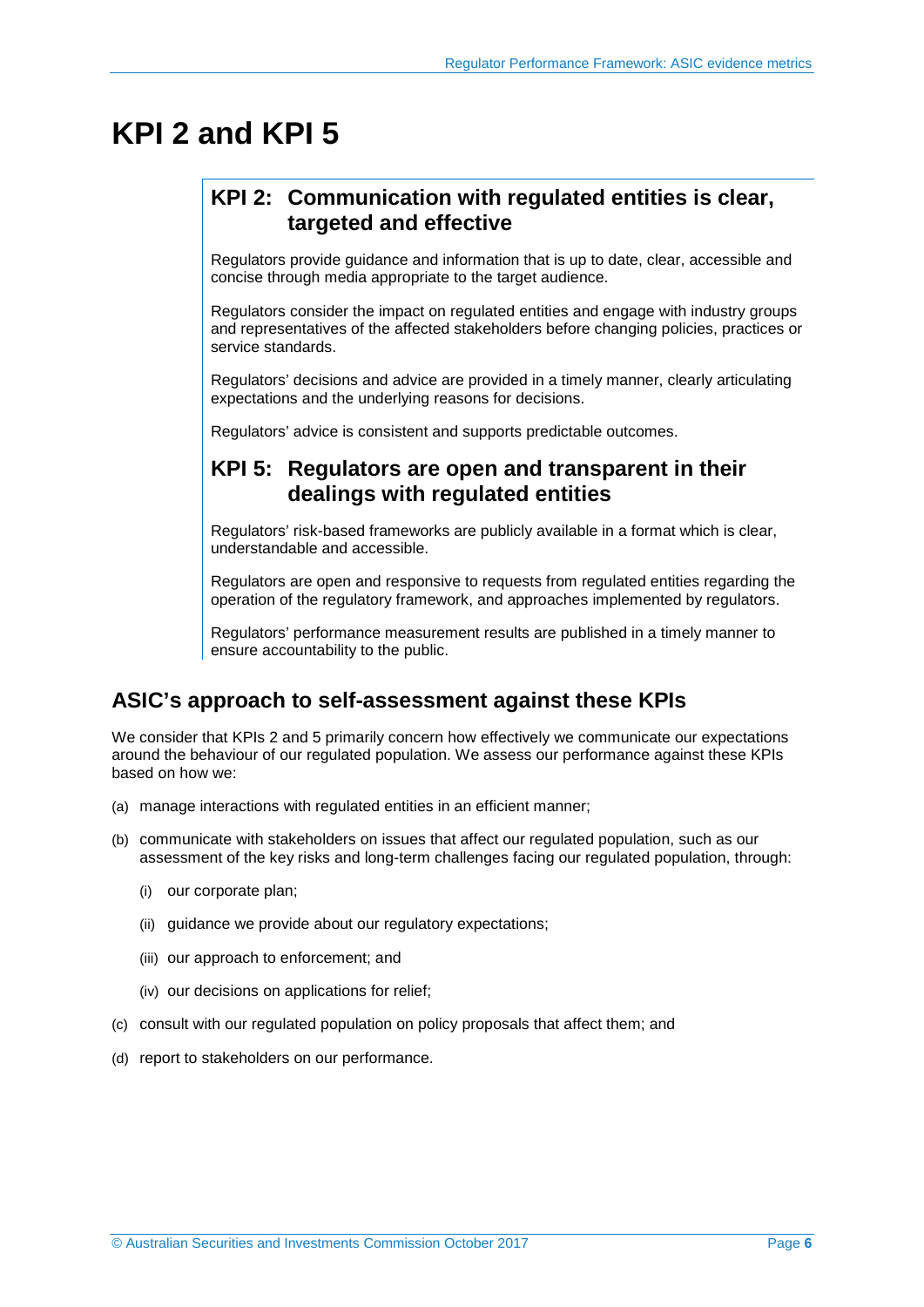### <span id="page-6-0"></span>**ASIC evidence metrics**

#### **2.1 Interacting with ASIC**

- 2.1.1 ASIC publishes service standards for registering companies, business names, managed investment schemes, auditors and liquidators, and reports annually on its performance.
- 2.1.2 ASIC publishes service standards for licensing financial services and credit businesses and reports annually on its performance.
- 2.1.3 ASIC publishes complaint guidelines and keeps them up to date.
- 2.1.4 ASIC addresses complaints in accordance with complaint guidelines.
- 2.1.5 ASIC publishes policies and procedures about rights of review.
- 2.1.6 ASIC seeks feedback on its level of openness and transparency in dealing with regulated entities.

#### **2.2 Communicating ASIC's expectations**

- 2.2.1 ASIC uses a variety of media and direct channels to convey information to all stakeholders.
- 2.2.2 Extensive guidance and information is available on ASIC's website.
- 2.2.3 ASIC regularly publishes reports to inform regulated entities of ASIC's approach and expectations.
- 2.2.4 Regulated entities are able to access the information they need on ASIC's website; this information is available in accordance with government accessibility guidelines.
- 2.2.5 ASIC regularly reviews and updates resources in the Customer Contact Centre and makes them available for staff to use for routine inquiries.

#### **2.3 Consulting with stakeholders**

- 2.3.1 Consultation papers are published for new major policies, with clarity about where market failures are or may be.
- 2.3.2 Consultations are open for at least eight weeks for major new policies where possible, with user testing of proposals where appropriate.
- 2.3.3 Feedback is published following 100% of formal consultation processes.
- 2.3.4 ASIC seeks stakeholder feedback on the use and value of ASIC guidance and ASIC's responsiveness.

#### **2.4 Performance measurement and reporting**

- 2.4.1 ASIC's corporate plan is published annually.
- 2.4.2 ASIC publishes a Statement of Intent and a Statement of Expectations.
- 2.4.3 ASIC publishes a service charter and reports against it, including explanations where standards are not met.
- 2.4.4 ASIC's Annual Report is published and includes reporting against the corporate plan and service charter, including explanations where outcomes or standards are not met.
- 2.4.5 ASIC publishes its self-assessment report and external validation of the Regulator Performance Framework annually.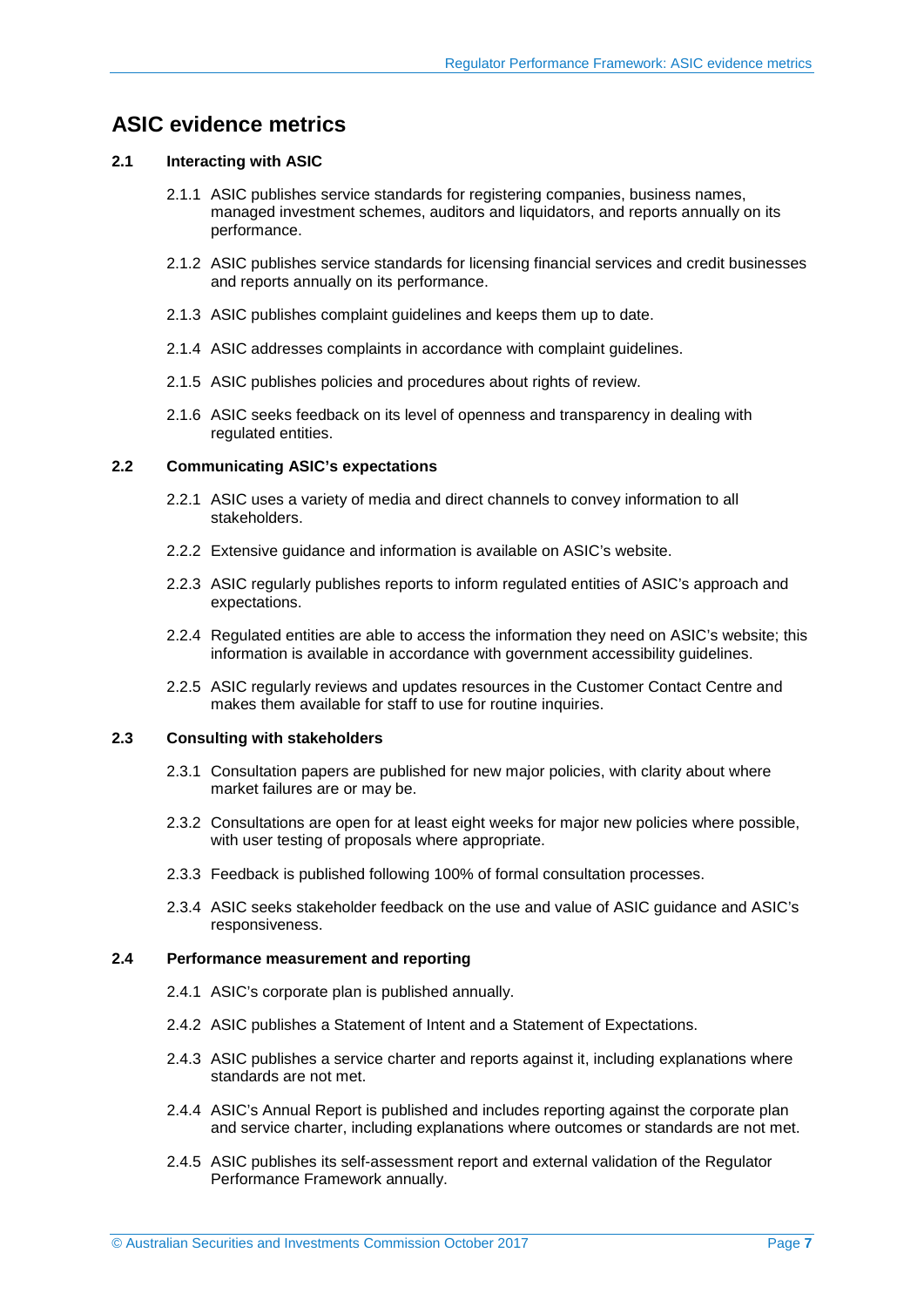## <span id="page-7-1"></span><span id="page-7-0"></span>**KPI 3 and KPI 4**

## **KPI 3: Actions undertaken by regulators are proportionate to the regulatory risk being managed**

Regulators apply a risk-based, proportionate approach to compliance obligations, engagement and regulatory enforcement actions.

Regulators' preferred approach to regulatory risk is regularly reassessed. Strategies, activities and enforcement actions are amended to reflect changing priorities that result from new and evolving regulatory threats, without diminishing regulatory certainty or impact.

Regulators recognise the compliance record of regulated entities, including using earned autonomy where this is appropriate. All available and relevant data on compliance, including evidence of relevant external verification, is considered.

### <span id="page-7-2"></span>**KPI 4: Compliance and monitoring approaches are streamlined and coordinated**

Regulators' information requests are tailored and only made when necessary to secure regulatory objectives, and only then in a way that minimises impact.

Regulators' frequency of information collection is minimised and coordinated with similar processes, including those of other regulators, so that, as far as possible, information is only requested once.

Regulators utilise existing information to limit the reliance on requests from regulated entities and share the information among other regulators, where possible.

Regulators base monitoring and inspection approaches on risk and, where possible, take into account the circumstance and operational needs of the regulated entity.

## <span id="page-7-3"></span>**ASIC's approach to self-assessment against these KPIs**

We consider that KPIs 3 and 4 primarily concern the effectiveness and efficiency of our approach to detecting, understanding and responding to regulatory risks and breaches, principally through surveillance and enforcement. We assess our performance against these KPIs based on how we:

- (a) take a risk-based approach to our surveillance activities;
- (b) adopt a proportionate approach to enforcement, including being transparent about how we approach our enforcement role and why we respond to particular types of breaches of the law in different ways;
- (c) minimise the impact on the regulated population of complying with requests for information, including improving our data management and analytics; and
- (d) cooperate and coordinate with other regulators when undertaking relevant surveillance activities.